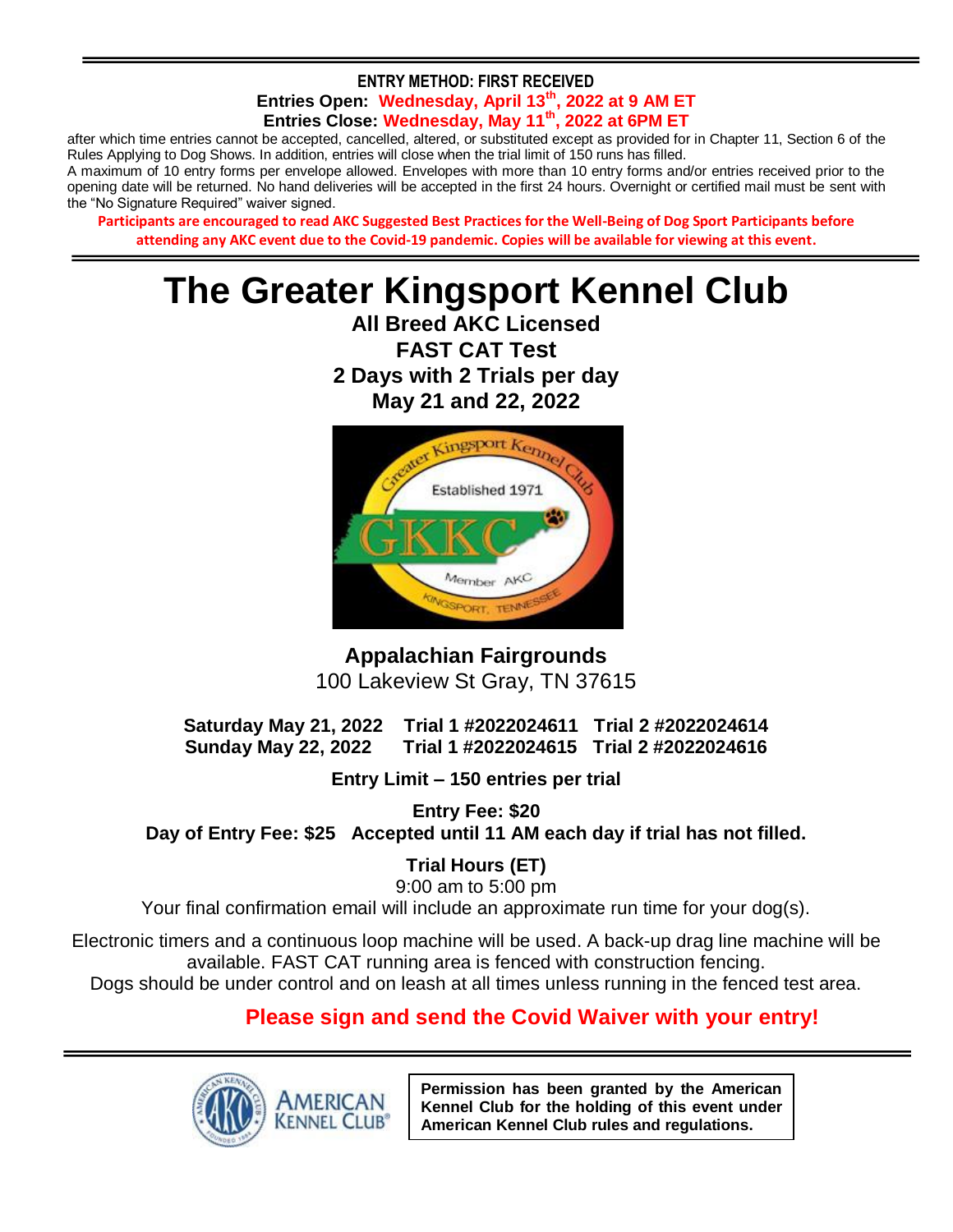## **Greater Kingsport Kennel Club Officers and Committee**

President ….........................................................................................Trudy Price Vice President...............................................................................Debbie Sullivan Corresponding Secretary.............................................Barbara Salberg-Richman Treasurer........................................................................................Brenda Grable Field Chairperson..............................................................................Kim Williams 164 Browder Rd Gray, TN 37615 423-914-1630 Kimwilliams@centurylink.net Field Secretary...................................................................................Jayme Hicks 500 Urbana Rd Limestone, TN 37681 423-426-4856 jdh02582@yahoo.com

Field Committee: Rhonda Gibbs, Brenda Grable, Sheila Leonard, Trudy Price, Judy Pinkevich, Katie Smiley, Kim Williams

Lure Operators: Sheila Leonard, Judy Pinkevich, Katie Smiley, Kim Williams

**All dogs will be checked for lameness. Females will be checked in season. Females found to be in season will be issued a refund.**

*Owners are responsible for providing a catcher and release person for their dog. Committee Members will not be available to catch or release dogs. You must have a catcher and releaser ready before your dog will be released to run.*

*Committee members may be allowed to roll call and run their dogs one half hour prior to the published test hours to enable them to work the trial. Dogs will be run in blocked times to keep trial moving. You will be notified of your times in the final confirmation letter.*

**FAST CAT Tests will run concurrently, meaning you may run your dog for the second run of the day after a 30 to 45 minute rest period.**

#### **Practice Runs**

Practice runs will be held on Saturday after the trial, weather and daylight permitting. Practice runs are \$5.00 per dog per run. *Practice will NOT be offered on Sunday.*

#### **Food**

Food is not available on site. There are several fast food restaurants within five minutes of the fairgrounds.

#### **Accommodations**

#### **The Hotels listed below will accept pets crated in rooms**

Call Hotels for current rates and Pet Policy

| LaQuinta Inn, 10150 Airport Pkwy., Kingsport, TN423-323-0500 or 800-531-5900 |  |
|------------------------------------------------------------------------------|--|
|                                                                              |  |
| Jameson Inn, 3004 Bays Meadow Pl., Kingsport, TN423-230-0534 or 800-526-3766 |  |
|                                                                              |  |
|                                                                              |  |

#### **Campground Listings**

| Camping is available with full hookups at the Appalachian Fairgrounds for a fee of \$30 per night. |              |
|----------------------------------------------------------------------------------------------------|--------------|
|                                                                                                    | 800-452-6456 |
| Warriors Path State Park Campground, Exit 59 off 1-81 toward Kingsport 423-239-7141                |              |

#### **Veterinarian on Call**

|--|--|--|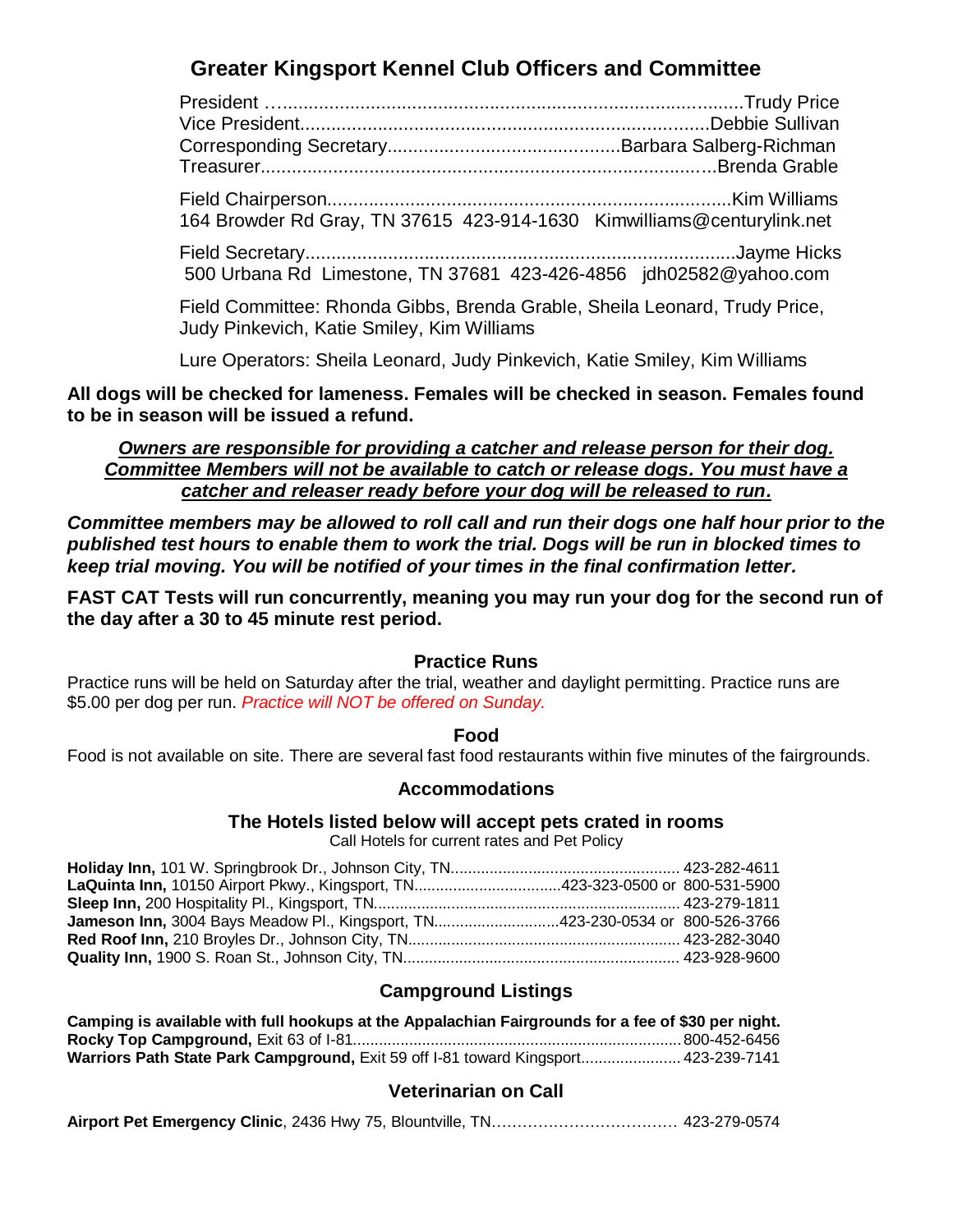# **Directions to FAST CAT field site: APPALACHIAN FAIRGROUNDS**

100 Lakeview St. Gray, TN 37615

# **Directions to the Event Site from I-81 (North or South bound)**

**Merge onto I-26 toward Johnson City. Take Exit 13 to Bobby Hicks Hwy and turn Right onto Hwy 75 N. McDonalds will be on the right. At the Dairy Queen, turn Left onto Old Gray Station Rd. At the next intersection, turn Left to stay on Old Gray Station Rd. Turn Right onto Chapel Rd. Take the curve to the left past the Church. Turn Left onto Lakeview St and drive past the Fairgrounds' main entrance. At the stop sign, turn Left onto Gray Ruritan Rd. The FAST Cat site will be on your right.**

# **Exhibitor Information**

Returned checks do not constitute a valid entry. A collection fee will be added to the amount of each returned check. No entry fee will be refunded if the trial cannot open or be completed by reason of riots, civil disturbances, fire, extreme and/or dangerous weather conditions, an act of God, public emergency, act of a public enemy or any other causes beyond the control of the club.

A light blue qualifying ribbon will be given for each qualifying run. Rosettes will be available for new titles.

This trial is open to dogs one (1) year of age or older on the day of the test and will be held under the AKC rules and regulations for lure coursing. Exhibitors are expected to be familiar with these rules. Participants shall be governed by any rules and regulations of civil authorities and/or location restrictions. Please obey all posted signs.

Exhibitors are responsible for the behavior of their dog(s). The field committee reserves the right to bar known aggressive dogs or ask dogs engaging in unsafe or disruptive behavior to leave the event site. Control of dogs strictly enforced. There will be a \$5 fee assessed tor any dog not on leash except when running.

Anybody exhibiting unsportsmanlike behavior will be excused from the field and may be subject to further disciplinary action with no refund of entries.

Parents and guardians must be responsible for children. Children must be kept under the supervision of an adult at all times.

NO ONE will be allowed on the FAST CAT running field without the express permission of the Field Chairman, except the appointed field committee.

There will be a \$5 fee assessed for any dog that soils the test running area payable to the person who cleans it up.

Exhibitors are responsible for cleaning up after their dog(s) and themselves. There will be a \$5 fee assessed for not picking up after your dog(s) or leaving garbage on the ground.

Participants who leave dogs, equipment and personal belongings unattended do so at their own risk. The GKKC, CIA nor the owner of the site will be held responsible for dogs, equipment or personal belongings, or for the loss of or damage to or death of any dog, whether the result of accident or any other cause.

Vehicles will be allowed to park in designated areas only. **There is no shade at the site so plan accordingly.** Dogs should be crated in or at your vehicle. You may crate your dog next to your vehicle in a wire crate. If you plan to run your vehicle throughout the day, please be mindful of your surroundings and that you are not exposing another dog to exhaust fumes.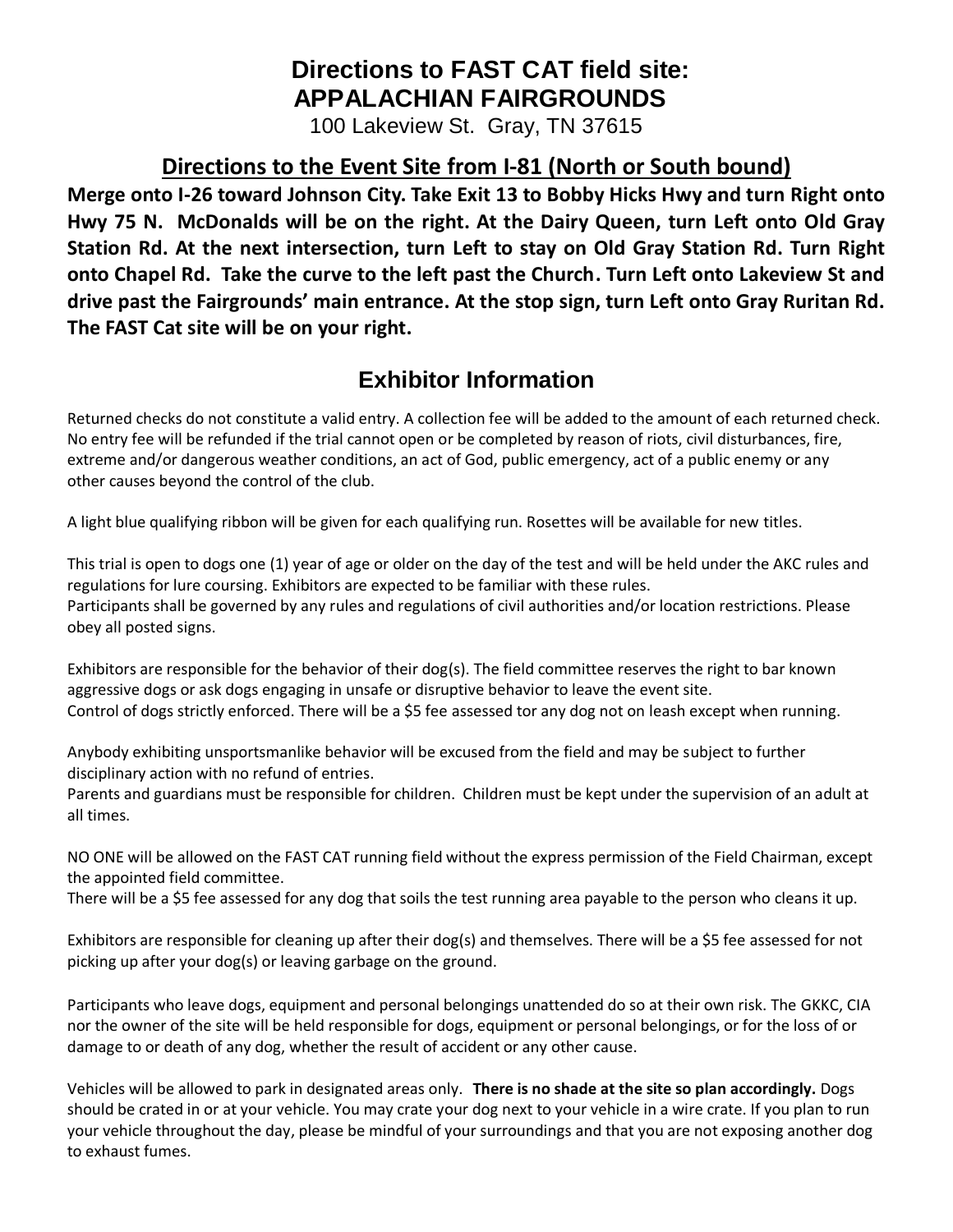### **COVID Waiver of Disclaimer**

### **Please sign and send in with your entry**

I/we certify that I/we do not, to my/our knowledge, have COVID-19 at the time of attending this event. Nor have I/we been in contact with or exposed to any known carrier of COVID-19 within the past 14 days.

I/we have not been tested within the last 14 days. If I/we have had the virus, I/we certify that we have had at least two negative tests 14 or more days prior to the Event and have been released by government officials and/or health care providers to resume normal activity without limit.

I/we understand that we have entered and are competing at this FAST Cat event entirely at my/our own risk and take full responsibility for my/our own health and safety during this Event.

I/we pledge to follow all AKC and GKKC, CIA specific Club Event rules and requirements to mitigate any possibility of infecting others or becoming infected.

I/we will also cooperate with any health department and/or State/Local guidelines that have jurisdiction in the area in which the Event is taking place.

The Greater Kingsport Kennel Club, CIA and the Appalachian Fairgrounds are in no way liable for any present or future COVID-19 infection incurred at any time by any person, in attendance or not in attendance, during or after this Event.

| <b>Print Name:</b> |
|--------------------|
|--------------------|

Signed:\_\_\_\_\_\_\_\_\_\_\_\_\_\_\_\_\_\_\_\_\_\_\_\_\_\_\_\_\_\_\_\_\_\_\_\_\_\_\_ Date:\_\_\_\_\_\_\_\_\_

The GKKC may alter the way the FAST Cat is run by blocking times for a limited number of dogs to facilitate social distancing. We will decide on the running order after we see the number of dogs entered.

Also, please bring your own mask if you are not fully vaccinated, masks will not be provided and you may be asked to leave if you do not have one on the grounds.

If this event is not run due to Covid-19 resurgence, entry fees will be refunded and checks shredded.